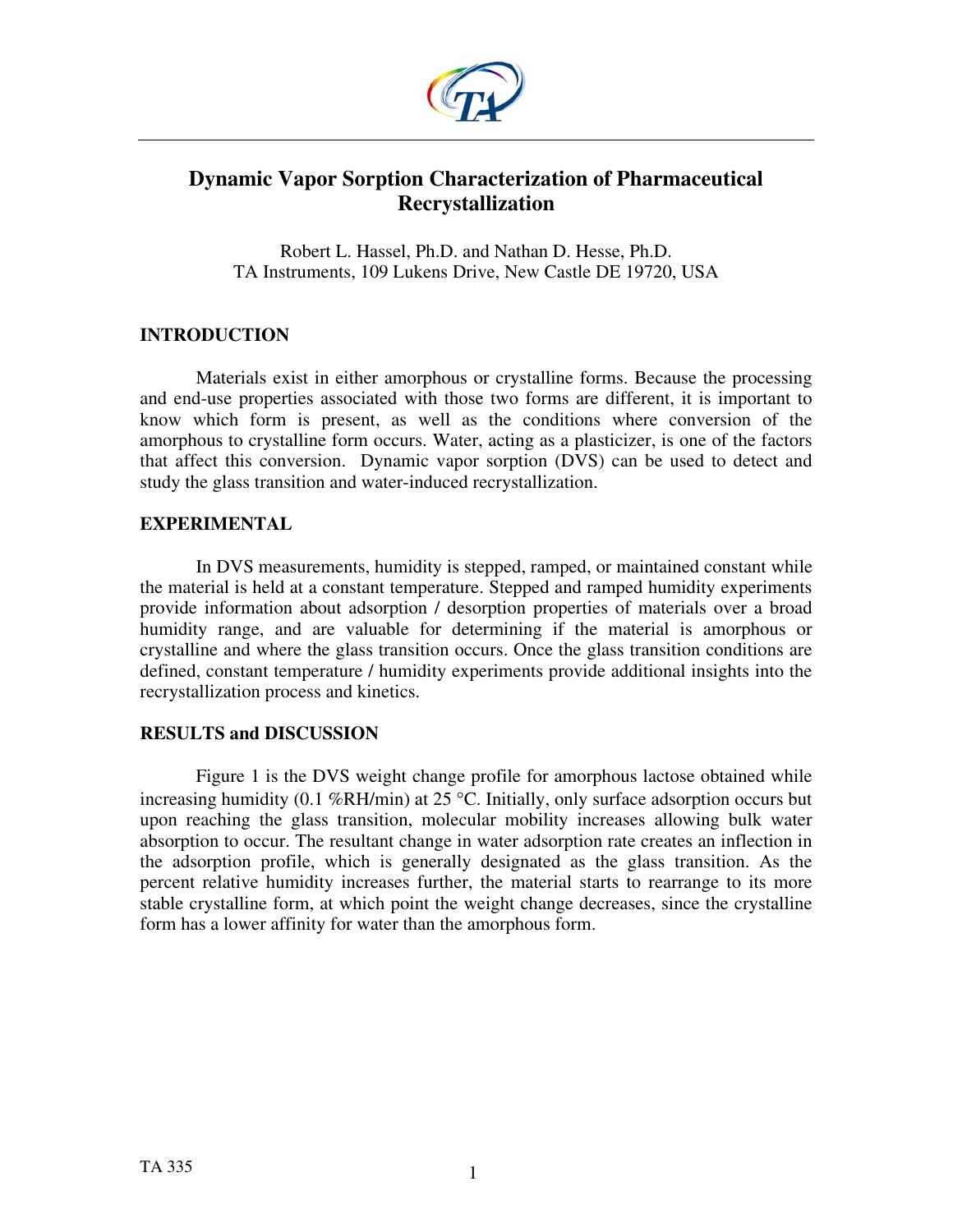

**Figure 1. Effect of Increasing Humidity on Amorphous Lactose at 25** °**C** 

 Figure 2 shows the constant humidity results for amorphous lactose at between 30 and 58 %RH respectively. Initially, the weight changes fairly rapidly when the relative humidity is stepped from 0 to 55 %RH due to bulk absorption by the amorphous form. With additional time, however, the weight gradually decreases as the structure changes from amorphous to crystalline. The weight finally equilibrates at a level equivalent to that observed for crystalline lactose at 55 %RH and 25 °C. Increasing or decreasing humidity at that point yields only minor weight changes as expected for the fully crystalline material.



**Figure 2. Water-Induced Crystallization of Amorphous Lactose at 25** °**C & 55 %RH**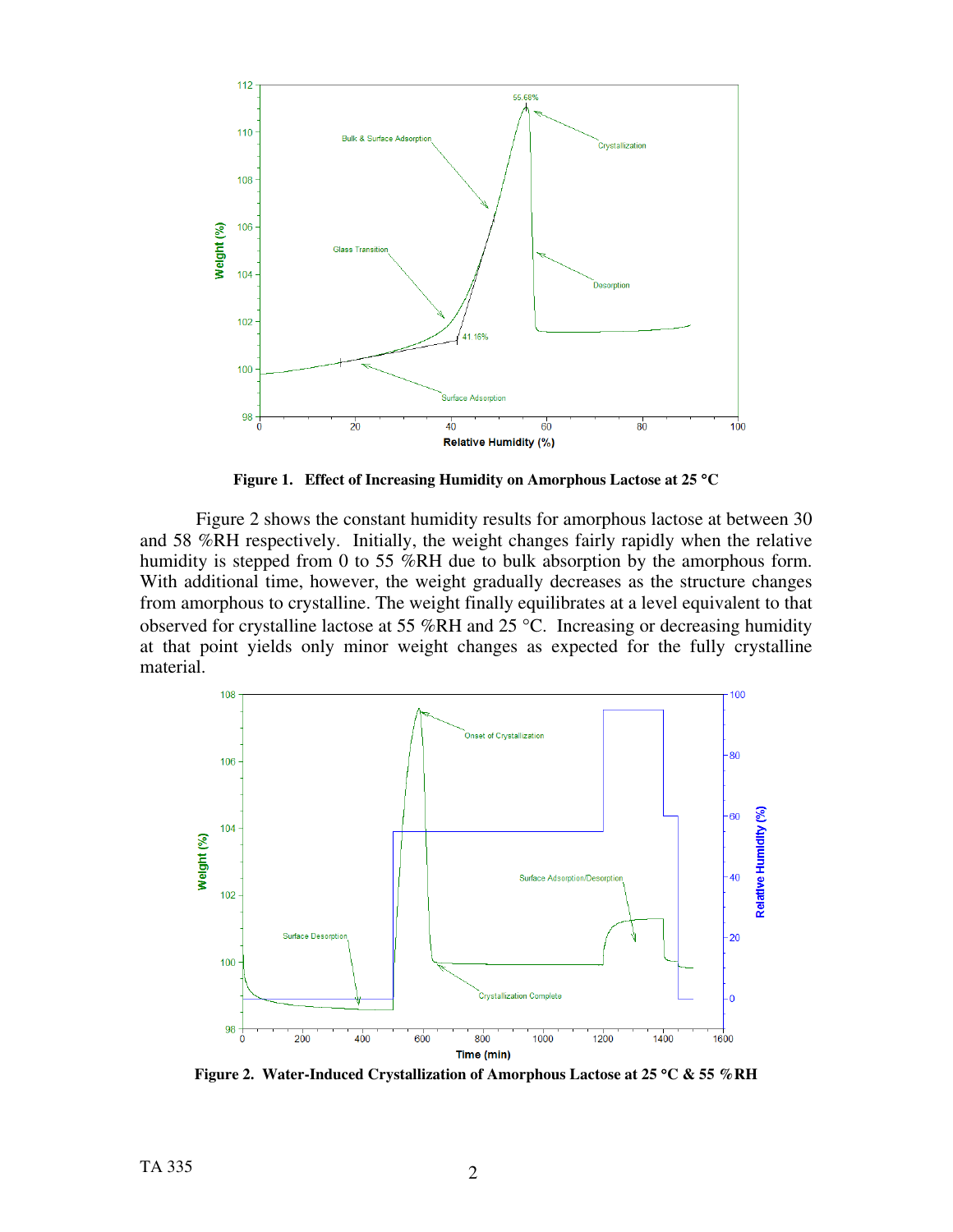Repeating the experiment shown in Figure 2 at several different humidities above the "critical" %RH where the glass transition occurs, and focusing on the region where recrystallization occurs, yields a plot like that in Figure 3. [Note: the x-axis has been normalized so that the onset of recrystallization for each experiment has been shifted to time zero, and the Y-axis has been normalized to reflect the amorphous fraction present. The amorphous fraction in all cases is assumed to be 1.0 at time zero and 0 after recrystallization.] At 55 and 60 %RH, the recrystallization process is a rapid single step process, while at 50 %RH, the process takes longer and appears to contain discreet regions of water uptake.



**Figure 3. Effect of Relative Humidity on Crystallization of Amorphous Lactose at 25** °**C** 

 Similar recrystallization curves are obtained if the humidity is held constant at a value above 30 but below 58 %RH (in the case shown in Figure 4 at 51 %RH) and temperature is varied. At temperatures above  $25 \text{ °C}$ , the recrystallization occurs in a single rapid step, while at lower temperatures, an apparent more complex profile is observed similar to that seen at 25 °C and lower humidities. This data could indicate that the recrystallization process is different depending on the temperature / humidity combination used, or it may be the result of "poorer resolution" of this DVS experiment when the conditions chosen accelerate the recrystallization process. In the case of lactose, kinetic treatment of this DVS data does not provide an explanation for the apparent single-step versus complex behavior.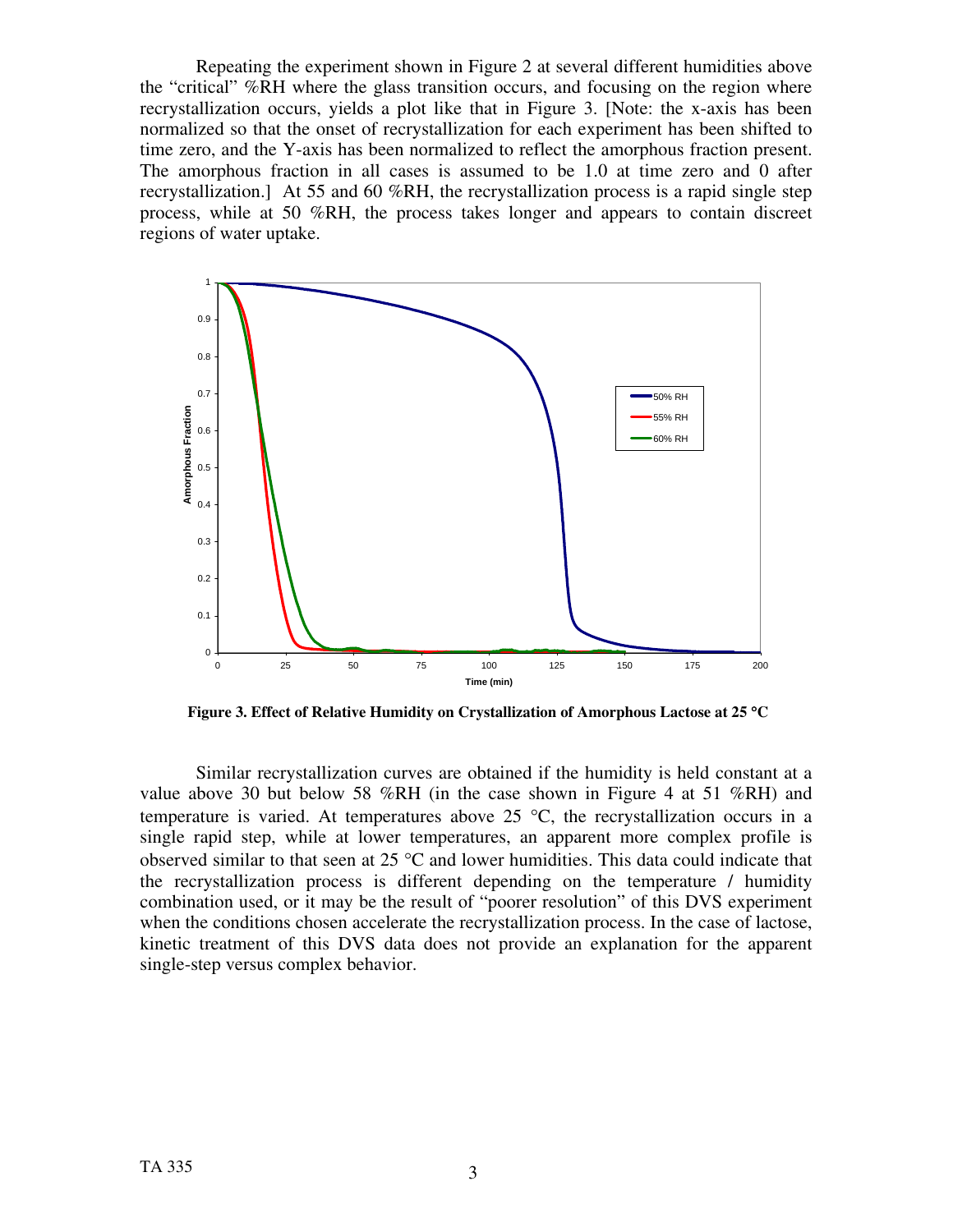

**Figure 4. Effect of Temperature on Crystallization of Amorphous Lactose at 51% RH** 

### **SUMMARY**

 Dynamic vapor sorption is a versatile technique for evaluating water adsorption / desorption and related morphology changes in materials, including amorphous to crystalline structural changes.

### **KEY WORDS**

Dynamic vapor sorption, DVS, Adsorption, Desorption, Amorphous, Crystalline

# **TA INSTRUMENTS**

#### **United States**

109 Lukens Drive, New Castle, DE 19720 • Phone: 1-302-427-4000 • E-mail: [info@tainstruments.com](mailto:info@tainstruments.com) 

Phone: 1-905-309-5387 • E-mail: [shunt@tainstruments.com.](mailto:shunt@tainstruments.com)

**Mexico** 

Phone: 52-55-5200-1860 • E-mail: mdominguez@tainstruments.com

**Spain**

Phone: 34-93-600-9300 • E-mail: spain@tainstruments.com

**United Kingdom** Phone: 44-1-293-658-900 • E-mail: uk@tainstruments.com

#### **Belgium/Luxembourg**

Phone: 32-2-706-0080 • E-mail: belgium@tainstruments.com

**Netherlands** Phone: 31-76-508-7270 • E-mail: [netherlands@tainstruments.com](mailto:netherlands@tainstruments.com)

**Germany** Phone: 49-6196-400-7060 • E-mail: [germany@tainstruments.com](mailto:germany@tainstruments.com)

**Canada**